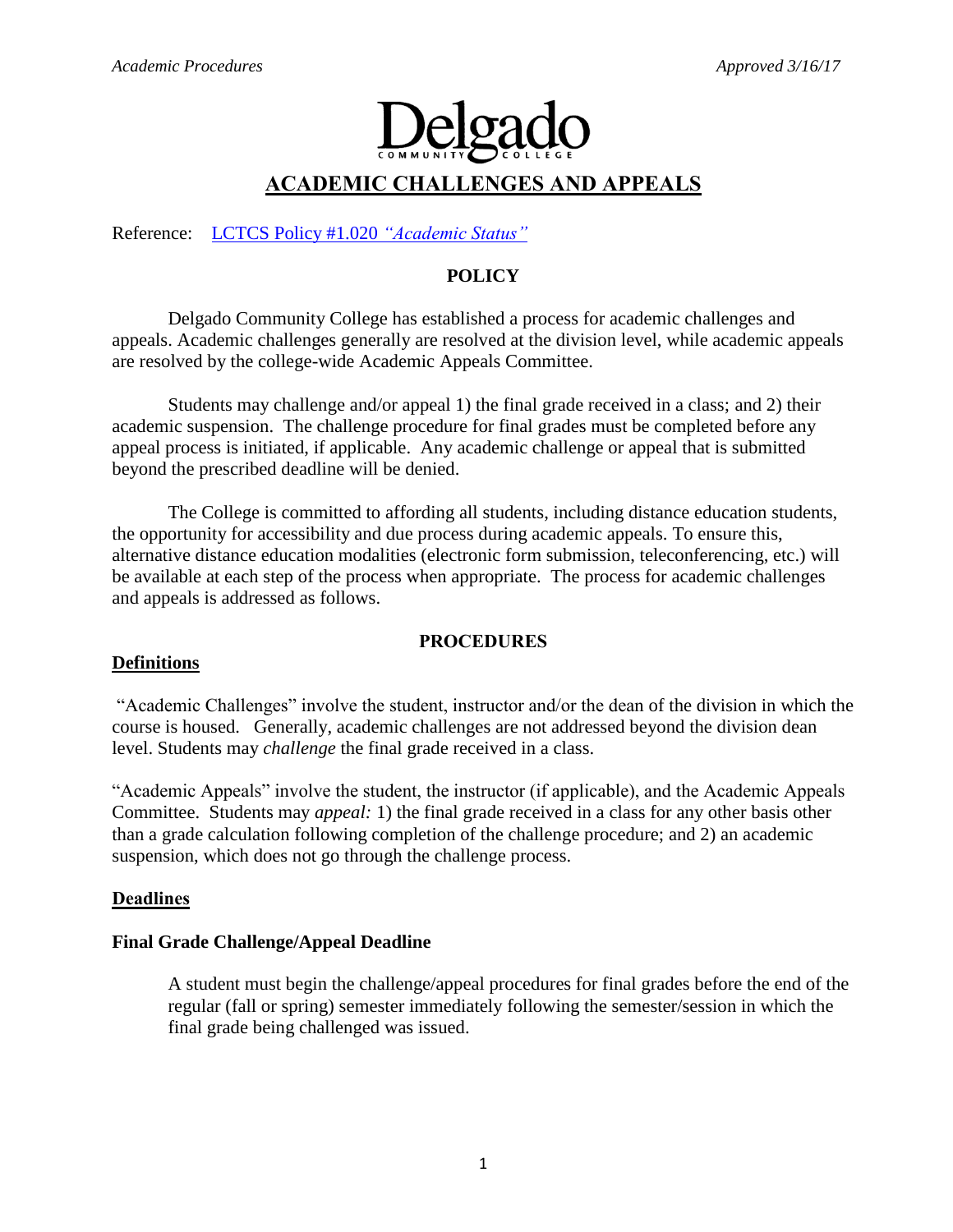## **Academic Suspension Appeal Deadline –**

A suspension is for one (1) regular (fall or spring) semester. Only first-time suspensions may be appealed; however, students suspended for a second time at the end of summer session do also have the option to appeal. The suspension appeal procedure must be initiated by the student by the Friday before the first day of registration for the semester/session of suspension.

## **Final Grade Challenges and Appeals**

Only final grades may be challenged and/or appealed.

- The challenge procedure must be completed before any final grade appeal process is initiated, *if applicable.* Final grade disputes based solely on grade calculations follow the challenge procedure.
- In order to change a final grade to a "W," the final grade challenge and appeal processes must be followed. The procedure for challenging a final grade is as follows.

## *Final Grade Challenge Procedure:*

- 1. Before the end of the regular (fall or spring) semester immediately following the semester/session in which the final grade being challenged was issued, the student completes the [Academic Challenge/Appeal Form,](http://docushare3.dcc.edu/docushare/dsweb/Get/Document-2750/1440-003.doc) Form 1440/003 and presents it to the instructor along with a written statement and/or supporting documentation regarding the final grade dispute. The student discusses the final grade dispute with the instructor and tries to resolve the issue. If the grade is changed, the instructor completes the grade change in accordance with the College's [Grade Change Procedures.](http://docushare3.dcc.edu/docushare/dsweb/Get/Document-2784/Academic+Procedures-Grade+Changes.doc) If the grade is not changed, the Instructor must sign form and attach a statement to document this. If the instructor is not available, the appropriate department chair or coordinator may sign the form and attach a statement.
- 2. If the final grade dispute is not resolved in Step #1, the student submits the Academic Challenge/Appeal Form, with the instructor's signature (or the department chair's or coordinator's if the instructor is not available) along with a statement and any supporting documentation to the Division Dean (or his/her designee) of the division in which the course grade is being disputed. The Division Dean will attempt to resolve the final grade dispute through meetings with the student, instructor, and/or department chair or coordinator.
- 3. If the deadline to request an academic challenge has expired, the Division Dean will inform the student and the process must stop. The Division Dean will also inform the student if the matter is inappropriate for the academic challenge/appeal process (i.e., midterm grades are not appealable, or another matter handled through another process). The Dean may offer the student other options when appropriate.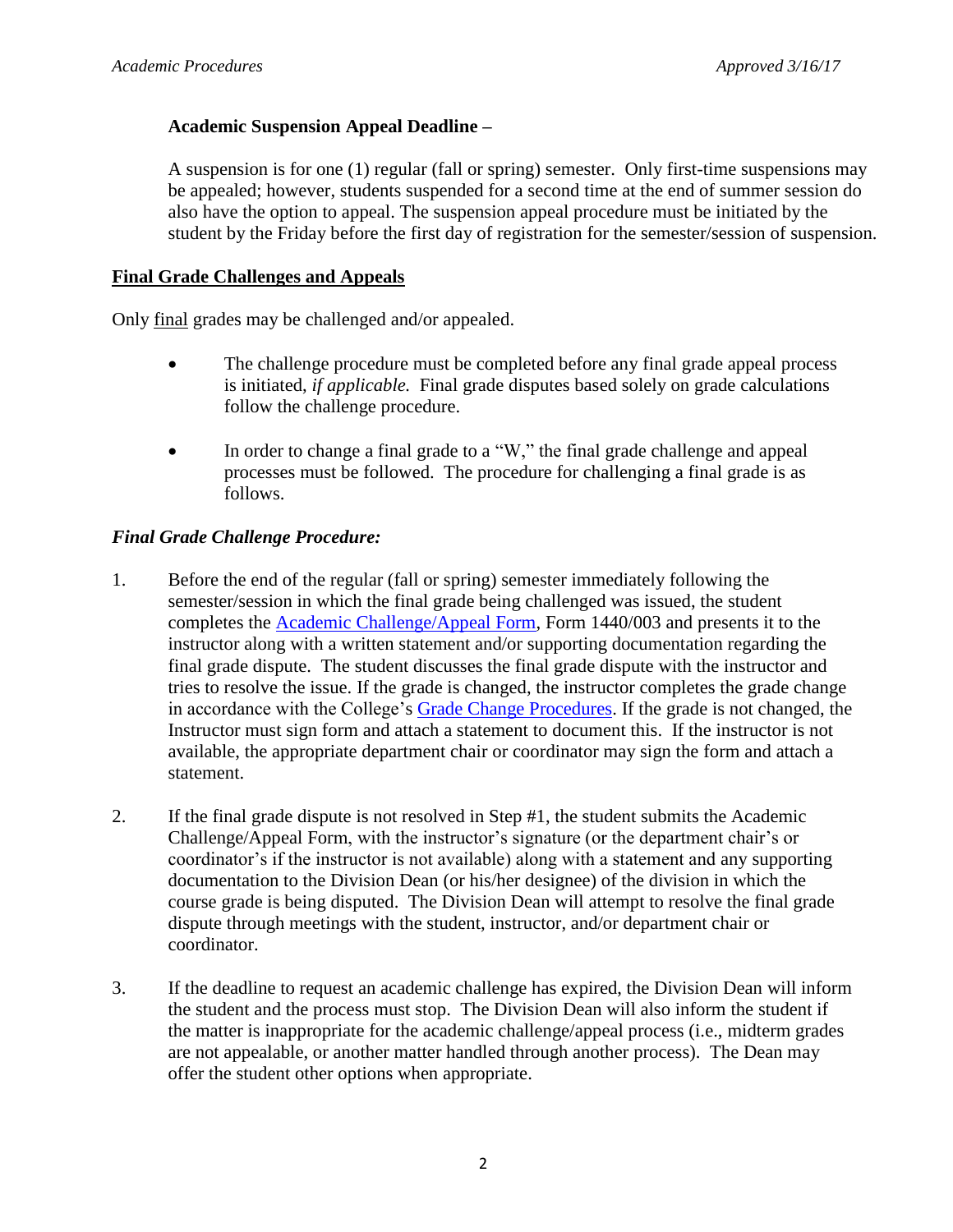- 4. If the academic challenge is based on changing the final grade from F to W, the Division Dean will submit the Academic Challenge/Appeal Form with the instructor's signature (or the department chair's or coordinator's signature if the instructor is not available) along with a statement and any supporting documentation to the Chair of the Academic Appeals Committee.
- 5. If the academic challenge is on the sole basis of a calculation of grades, the Division Dean will ensure that a review is conducted and resolved in the division office. If the recalculation of grades results in a grade change, the division office will complete the grade change in accordance with the College's [Grade Change Procedures.](http://docushare3.dcc.edu/docushare/dsweb/Get/Document-2784/Academic+Procedures-Grade+Changes.doc) If the grade is calculated correctly, the Division Dean will also inform the student that his final grade is correct, and the process will end.
- 6. If the final grade dispute is not solely based on a calculation of grades and is not resolved in Step #2, the Division Dean will inform the student that the matter is inappropriate for the academic challenge/appeal process (i.e., student complaint/grievance is not appealable, or another matter handled through another process). The Division Dean will attempt to resolve the final grade dispute through meetings with the student, instructor, and/or department chair or coordinator. The Division Dean may offer the student other options when appropriate, and the process will end.
- 7. If the Division Dean cannot resolve the dispute, he/she may refer the appeal to the Academic Appeals Committee. The Academic Appeals Committee will convene during the regular (fall or spring) semester of filing the appeal. However, if the appeal is filed after midterm of the semester, the Committee will convene no later than the end of the following semester except for cases of academic suspension, which are granted in the semester of requesting the challenge.

## *Final Grade Appeal Procedure:*

If the final grade dispute is recommended for referral to the Academic Appeals Committee, the Committee must:

- a. Recommend to the Vice Chancellor for Academic Affairs a change of grade for the student;
- b. Recommend alternative solutions to resolve the student's dispute; or
- c. Deny the student's appeal.
- d. If the appeal is denied, the student may submit in writing to the Vice Chancellor for Academic Affairs an explanation detailing why the appeal should be reviewed. Decisions by the Vice Chancellor for Academic Affairs are final.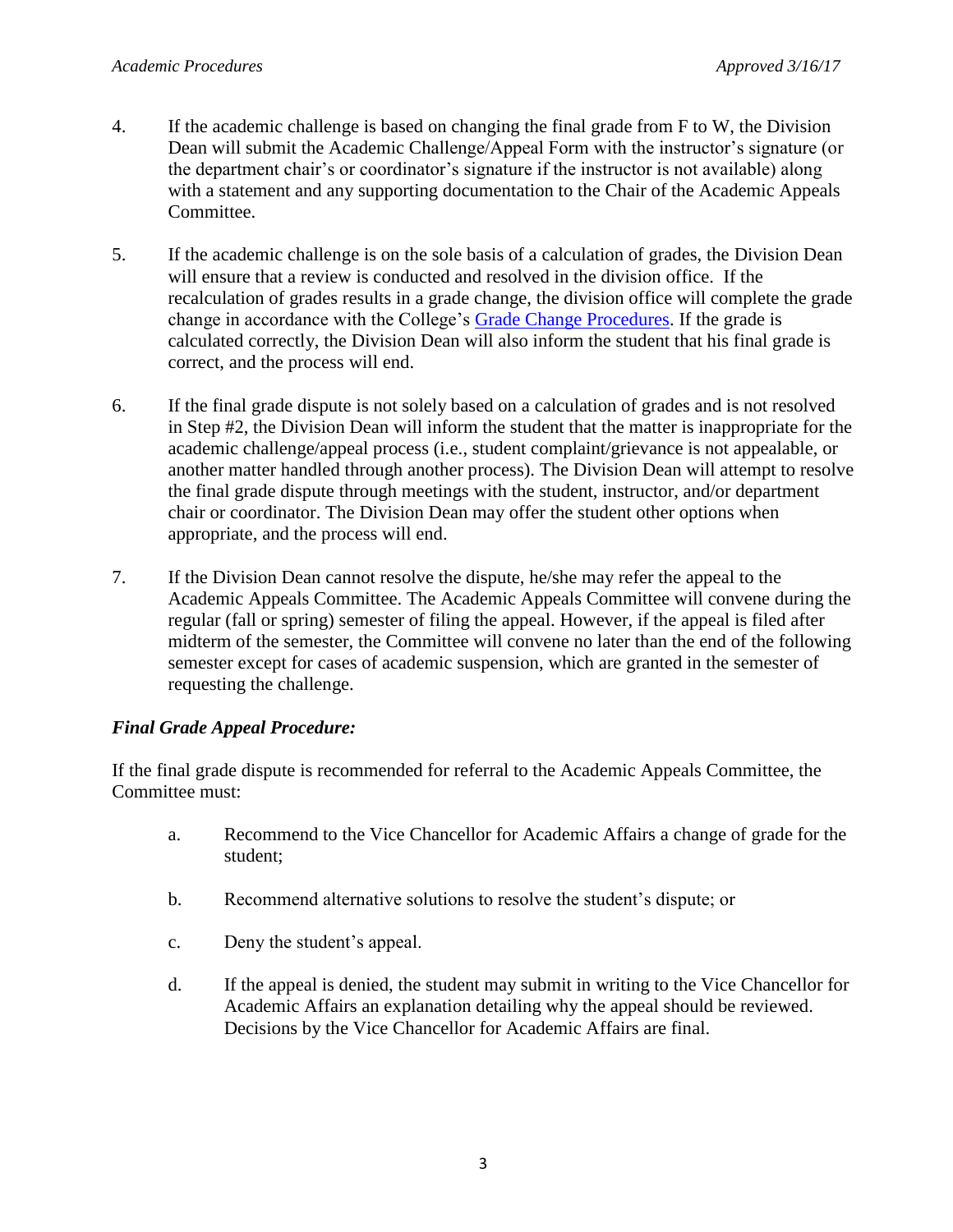## **Academic Suspension Appeals**

- 1. A suspension is for one (1) regular (fall or spring) semester. Only first-time suspensions may be appealed; however, students suspended in the spring semester and again for a second time at the end of the following summer session also have the option to appeal. A student suspended for the first time may enroll, while on suspension, in the coursework specified in the College's [Academic Status p](http://docushare3.dcc.edu/docushare/dsweb/Get/Document-2785/Academic+Procedures-Academic+Status-+AA+Council+Approved+Changes+April+2008.pdf)olicy. To enroll in these courses, the student must meet with an academic advisor.
- 2. To appeal the suspension, the suspended student must submit the [Academic](http://docushare3.dcc.edu/docushare/dsweb/Get/Document-2750/1440-003.doc)  [Challenge/Appeal Form,](http://docushare3.dcc.edu/docushare/dsweb/Get/Document-2750/1440-003.doc) Form 1440/003 (Attachment A) along with the statement to the Registrar's Office by the Friday before the first day of registration for the semester of suspension.For academic suspension appeals, the form must only be signed by the student.
- 3. The Academic Appeals Committee will convene during the registration period to review the appeals. The Committee may recommend to the Vice Chancellor for Academic Affairs that the suspension be granted or may deny the appeal.
- 4. The student will be notified through email regarding the ruling on the appeal. If the appeal is denied, the student will be advised by the Academic Appeals Officer of his/her option to appeal to the Vice Chancellor for Academic Affairs within 24 hours of notification of the denial. The student may submit in writing to the Vice Chancellor for Academic Affairs an explanation detailing why the appeal should be reviewed. The Vice Chancellor for Academic Affairs issues a decision on the appeal in writing to the student within 24 hours of receipt of the appeal. Decisions by the Vice Chancellor for Academic Affairs are final.

### **Guidelines for Academic Appeals Committee Meeting**

The Academic Appeals Committee, which will be formed to review academic *appeals*, will consist of voting and non-voting members. In the event of a tie, a non-voting member of the committee, predetermined by the Academic Appeals Officer, will vote to break the tie. The membership of the Academic Appeals Committee is as follows:|

### **Non-Voting Members**

- 1) An Academic Appeals Officer (appointed by the Vice Chancellor for Academic Affairs); and
- 2) College Registrar or designee (ex-officio

## **Voting Members**

- 1) An Academic Advisor (from another division) or a Student Affairs representative;
- 2) Three (3) faculty members from different divisions; and
- 3) Two (2) Student Government Association (SGA) representatives from different campuses/sites.